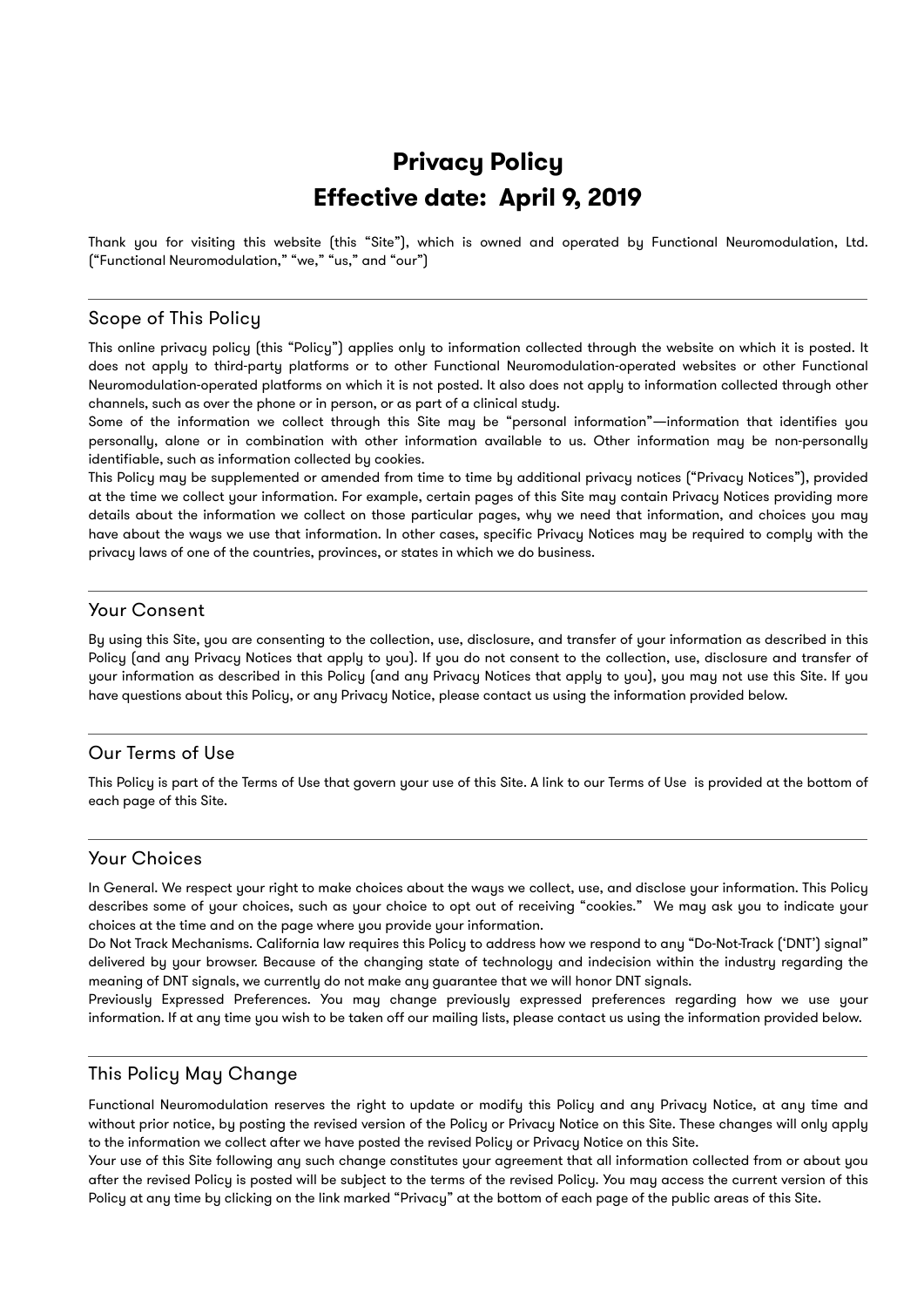## Information We Collect

#### Personal Information You Manually Provide.

Functional Neuromodulation collects the information you manually provide (using your keyboard, mouse, or touchpad) when you use this Site, for example, we collect the information you provide if you choose to complete a pre-screening questionnaire entitled, "Am I a Candidate?" or similar questionnaire, contact us with questions, or otherwise interact with this Site. Some of the information you may choose to manually provide will be personal information, such as your name and contact information, whether you are age 65 or older and other information regarding your qualification for a clinical study.

#### Information from your browser or device.

Functional Neuromodulation collects information that is sent to us automatically by your web browser or mobile device. This information typically includes your IP address, the name of your operating system, the name and version of your browser, the date and time of your visit, and the pages you visit. The information we receive may depend on your browser or device settings. The information we receive from your web browser and device typically is not, in and of itself, personally identifiable. However, we may combine it with other information in an attempt to identify you or we may combine it with information that does identify you.

#### Information Collected by Cookies and Other Technologies.

We use "cookies" and other technologies to collect information and support certain features of this Site. For example, we may use these technologies to:

- collect information about the ways visitors use this Site—which pages they visit, which links they use, and how long they stay on each page
- support the features and functionality of this Site—for example, to save you the trouble of reentering information already in our database or to prompt the settings you established on previous visits
- personalize your experience when you use this Site; and
- improve our marketing efforts, including through use of targeted advertising.

The information we collect using cookies and similar technologies is not, in and of itself, personally identifiable, but we may link it to personal information that you provide. If you do not wish to receive cookies, you may set your browser to reject cookies or to alert you when a cookie is placed on your computer. Although you are not required to accept cookies when you visit this Site, you may be unable to use all of the functionality of this Site if your browser rejects our cookies.

# Information About Third-Party Cookies

In addition to the cookies Functional Neuromodulation delivers to your computer or mobile device through this Site, certain third parties may deliver cookies to you for a variety of reasons. For example, we use Google Analytics, a web analytics tool that helps us understand how visitors engage with our Sites. To learn more about Google Analytics, click here.

Other third parties may deliver cookies to your computer or mobile device for the purpose of tracking your online behaviors over time and across nonaffiliated websites and/or delivering targeted advertisements either on this Site or on other websites.

You have choices about the collection of information by third parties on our Sites. For example, if you don't want information about your visit to this Site sent to Google Analytics, you may download an Opt-out Browser Add-on by clicking here. Please note that the Add-on does not prevent information from being sent to Functional Neuromodulation.

In addition, if you would like to opt-out of having interest-based information collected by certain entities during your visits to this Site or other websites, please click here. You will be directed to an industry-developed website that contains mechanisms for choosing whether each listed entity may collect and use data for online behavioral advertising purposes. It may be that some of the third parties that collect interest-based information on this Site do not participate in the industry-developed optout website, in which case the best way to avoid third-party tracking of your online behaviors may be through your browser settings and deletion of cookies. Please note that the industry-developed opt-out mechanism is device and browser specific. If you wish to opt-out from having interest-based information collected by participating entities across all devices and browsers, you need take the steps outlined above from each device and browser.

## How We Use Your Information

We use the information we collect through this Site to identify potential participants in clinical studies.

## How We Share Your Information

With Third–Party Vendors. Functional Neuromodulation shares information collected through this Site with third-party vendors who act for us or on our behalf including Credent Partners USA, LLC,. For example, we may use third-party vendors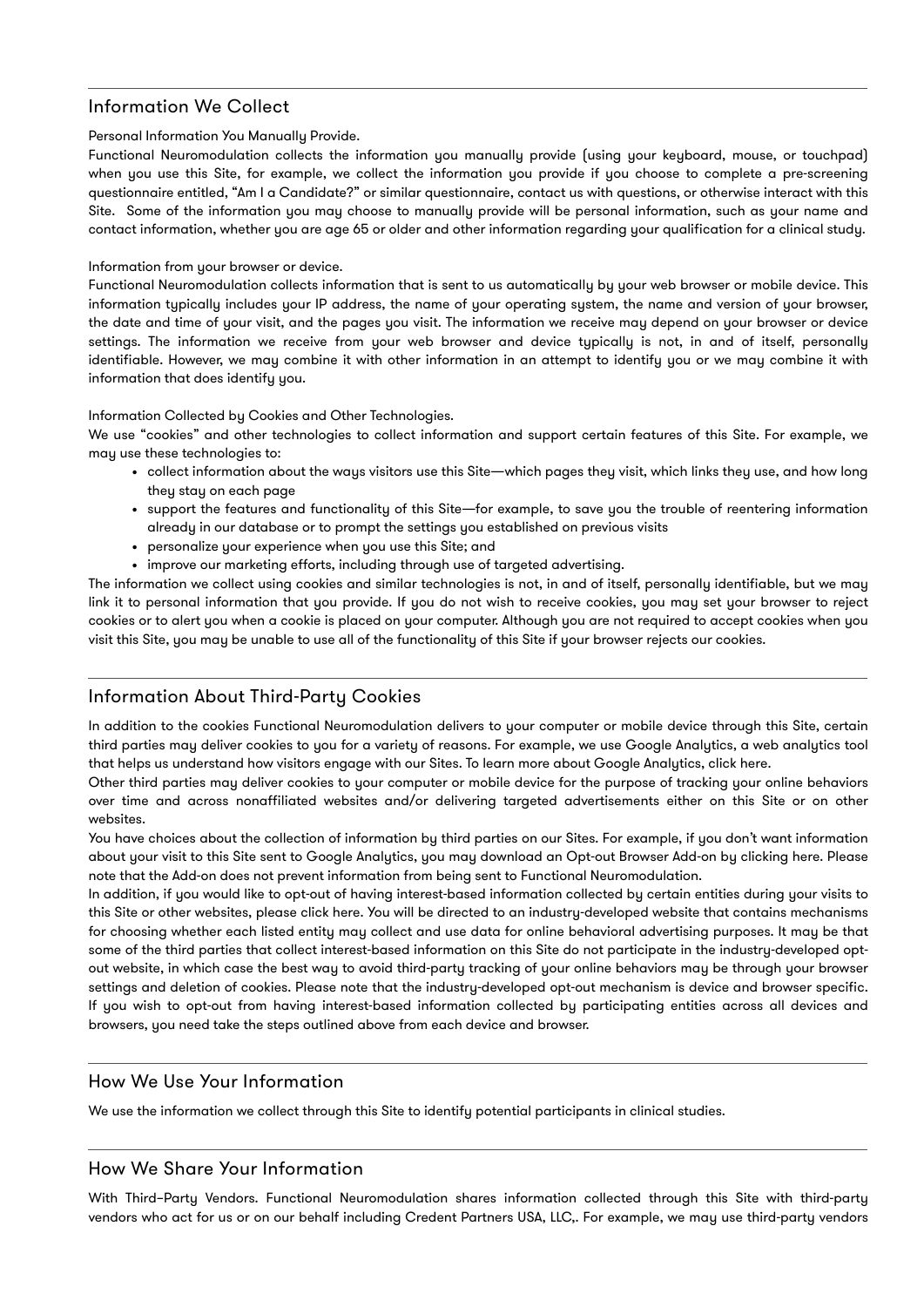such as Credent Partners USA,LLC to design and operate this Site; to conduct surveys and clinical studies; and to help us with our promotional efforts. These third-party vendors may need information about you to perform their functions on our behalf. In general, we require our third party service providers and vendors to restrict their use of any personally identifiable information received through our Site to the intended purposes.

With Third-Party Social Media Platforms. We may also use third-party social media platforms to offer you interest-based ads. To offer such ads, we may convert your email address into a unique value which can be matched by our partner company with a user on their platform. Although we do not provide any personal information to these platform vendors, they may gain insights about individuals who respond to the ads we serve.

For the Purpose of Determining your Eligibility for a Clinical Study. If you choose to provide information through our Site to see if you qualify to participate in a clinical study, we may share your information with business partners or potential study center(s) so that they may contact you to see if you are a suitable candidate for one of our clinical studies. We require such business partners or potential study centers to restrict their use of any personally identifiable information received through our Site to the intended purposes.

In Aggregate or De-Identified Form. We use information collected through this Site to create a compiled, aggregate view of usage patterns. We may share aggregate information with third parties for various purposes including so they can better understand our user base. We may also share with third parties information about how particular individuals use this Site, but only on a de-identified basis ("Individualized Data"). Individualized Data is not personally identifiable, but it does reflect the usage patterns of a particular Site user, as opposed to Site users collectively. For clarity, we may use and share aggregated or de-identified data without restriction.

As Part of a Business Transfer. Your information may be transferred to successor organization if, for example, we transfer the ownership or operation of this Site to another organization or if we merge with another organization or liquidate our assets. If such a transfer occurs, the successor organization's use of your information will still be subject to this Policy and the privacy preferences you have expressed to us.

To Comply with Laws and Protect Our Rights and the Rights of Others. We may disclose your information when we, in good faith, believe disclosure is appropriate to comply with the law, a court order or a subpoena. We may also disclose your information to prevent or investigate a possible crime, such as fraud or identity theft; to protect the security of this Site; to enforce or apply our online Terms of Use or other agreements; or to protect our own rights or property or the rights, property or safety of our users or others.

As Described in a Privacy Notice or Click-Through Agreement. We reserve the right to disclose your information as described in any Privacy Notice posted on a page of this Site where you provide that information. By providing your information on that page you will be consenting to the disclosure of your information as described in that privacy notice. We also reserve the right to disclose your information as described in any click–through agreement to which you have agreed.

#### How We Protect Your Information

Functional Neuromodulation takes reasonable precautions to provide a level of security appropriate to the sensitivity of the information we collect. Hypertext Transfer Protocol Secure (HTTPS) is a variant of the standard web transfer protocol (HTTP) that adds a layer of security on the data in transit through a secure socket layer (SSL) or transport layer security (TLS) protocol connection. This Site, questionnaire forms on the Site and our backup site are all HTTPS, meaning all information and data is fully encrypted end-to-end. Although we use reasonable measures to help protect your information against unauthorized use or disclosure, we cannot guarantee the security of information provided over the Internet or stored in our databases and will not be responsible for breaches of security beyond our reasonable control.

# Children's Privacy

You must be at least 13 years old to have our permission to use this Site. We do not knowingly collect, use or disclose personal information about visitors under 13 years of age. If you are under the age of 13, please do not use this Site. If we learn we have collected or received personal information from a child under 18 without verification of parental consent, we will delete that information. If you believe we have received or collected information from or about a child under the age of 13 through the Site, please contact us at info@mildalzheimersstudy.com.

## California Privacy Notice

California Civil Code Section § 1798.83 provides certain rights to California residents, including the right to request information from a business, with whom the California resident has an established business relationship, regarding the business's disclosure of personal information to third parties for their direct marketing purposes during the immediately preceding calendar year. To make such a request pursuant to Section 1798.83 of the California Civil Code, please send an email to info@mildalzheimersstudy.com.